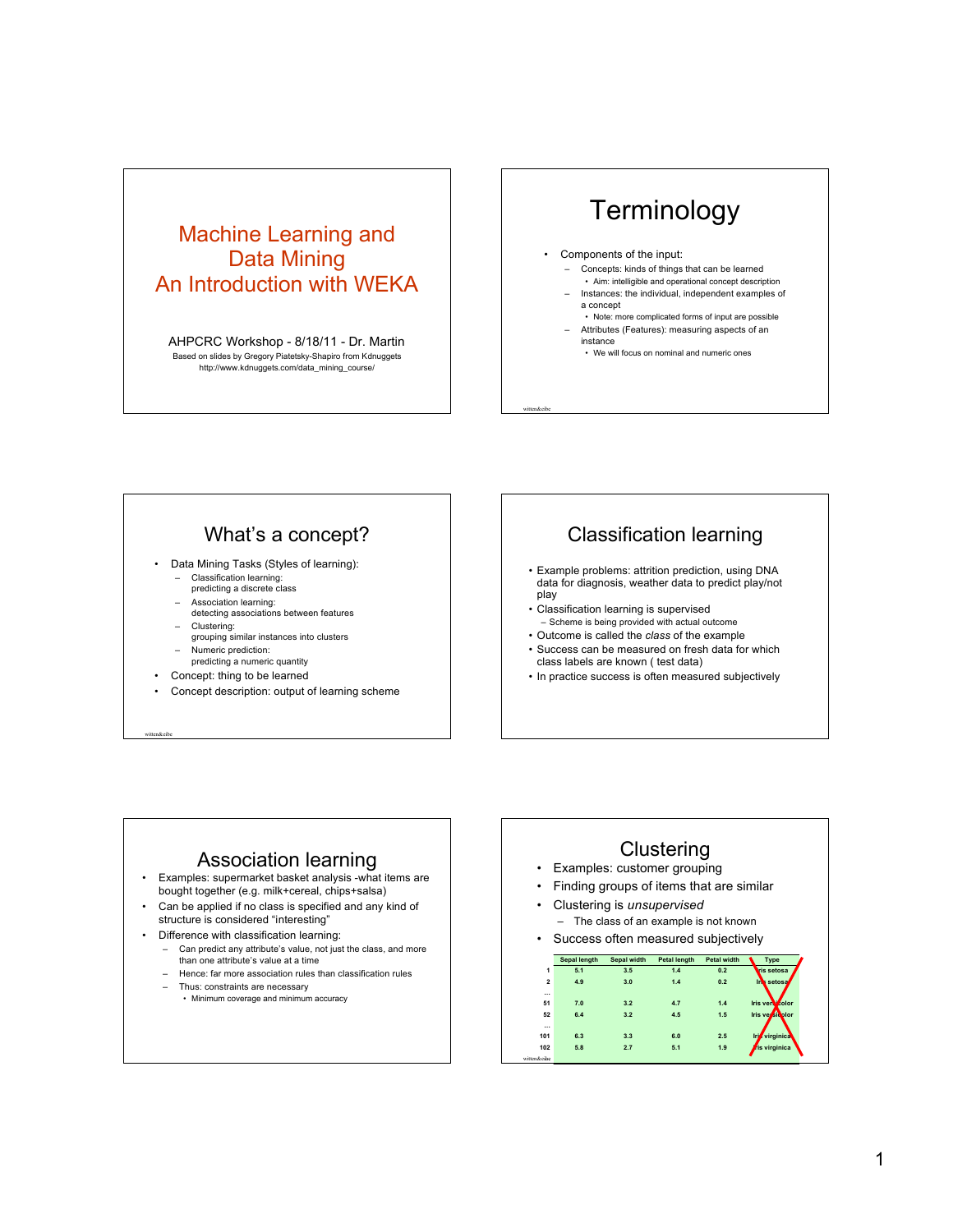







- Data collected from Medical Web Pages
- Goal: learn two classes
	- Reliability (trustworthiness of information)

How common

– Type of Page

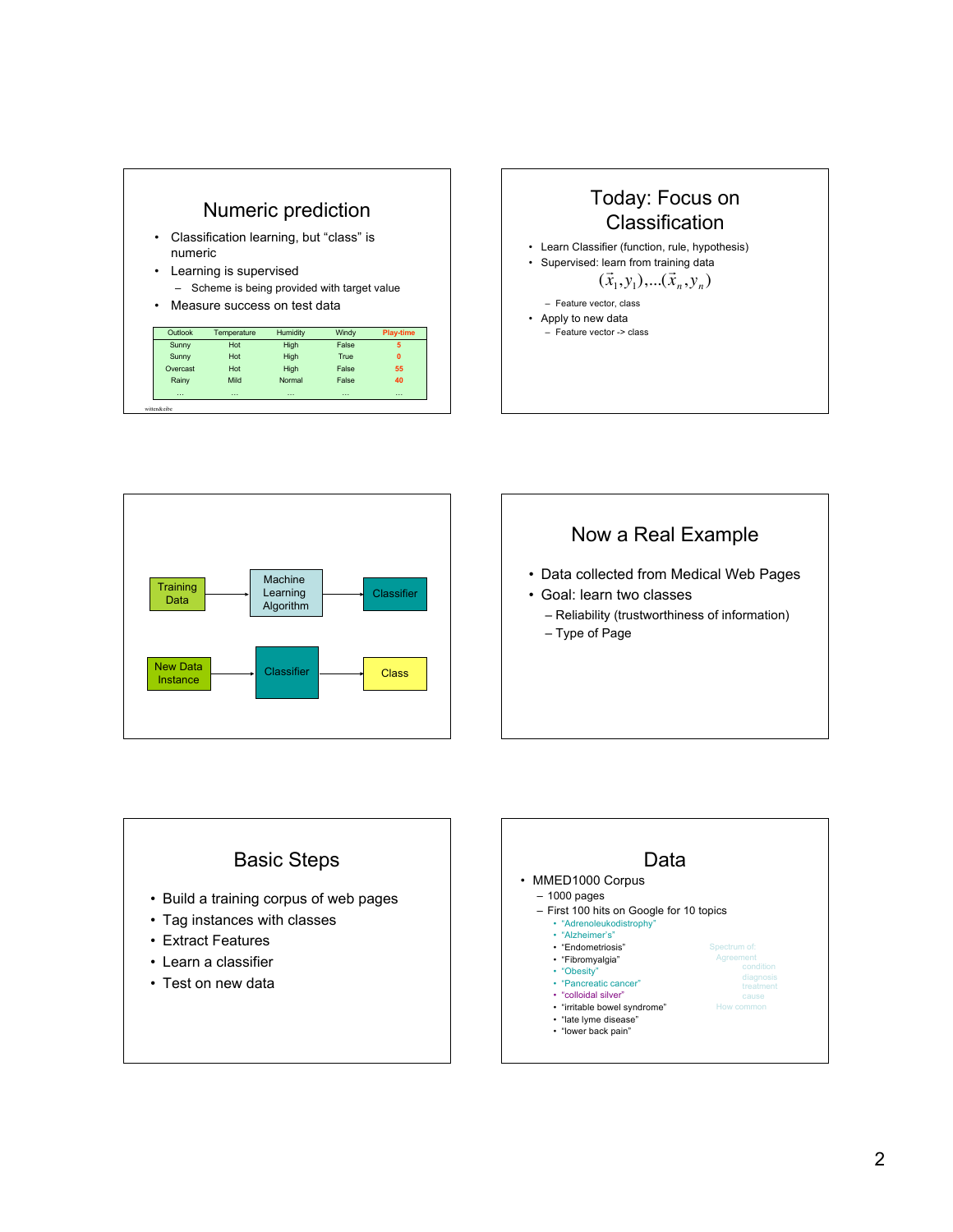#### 254 Features

- Link-Based
	- Inlinks, Outlinks, PageRank, Domain • Server host name, secure
- 
- HTML markup
	- Symbols, metadata, JavaScript
	- Bold, italics, underline, font • Counts and frequencies

#### 254 Features

- Text properties
	- LSA vector length, coherence, words per paragraph
	- Personal pronouns, punctuation, unique words
- Lists of words
	- Whole text, outlinks, anchor text
		- Criteria, medical, commercial, alternative • Disclaimer, diagnosis, shopping cart, miracle





- purchase "to order"
- 
- testimonial therapist



# Decision Trees

- Nodes are the features
- Maximize information gain
	- Expected reduction in entropy by partitioning examples according to given attribute  $\sum p_i \log_2 p_i$
	- Entropy =
		- 0 when all in same class
		- 1 when equal number in each class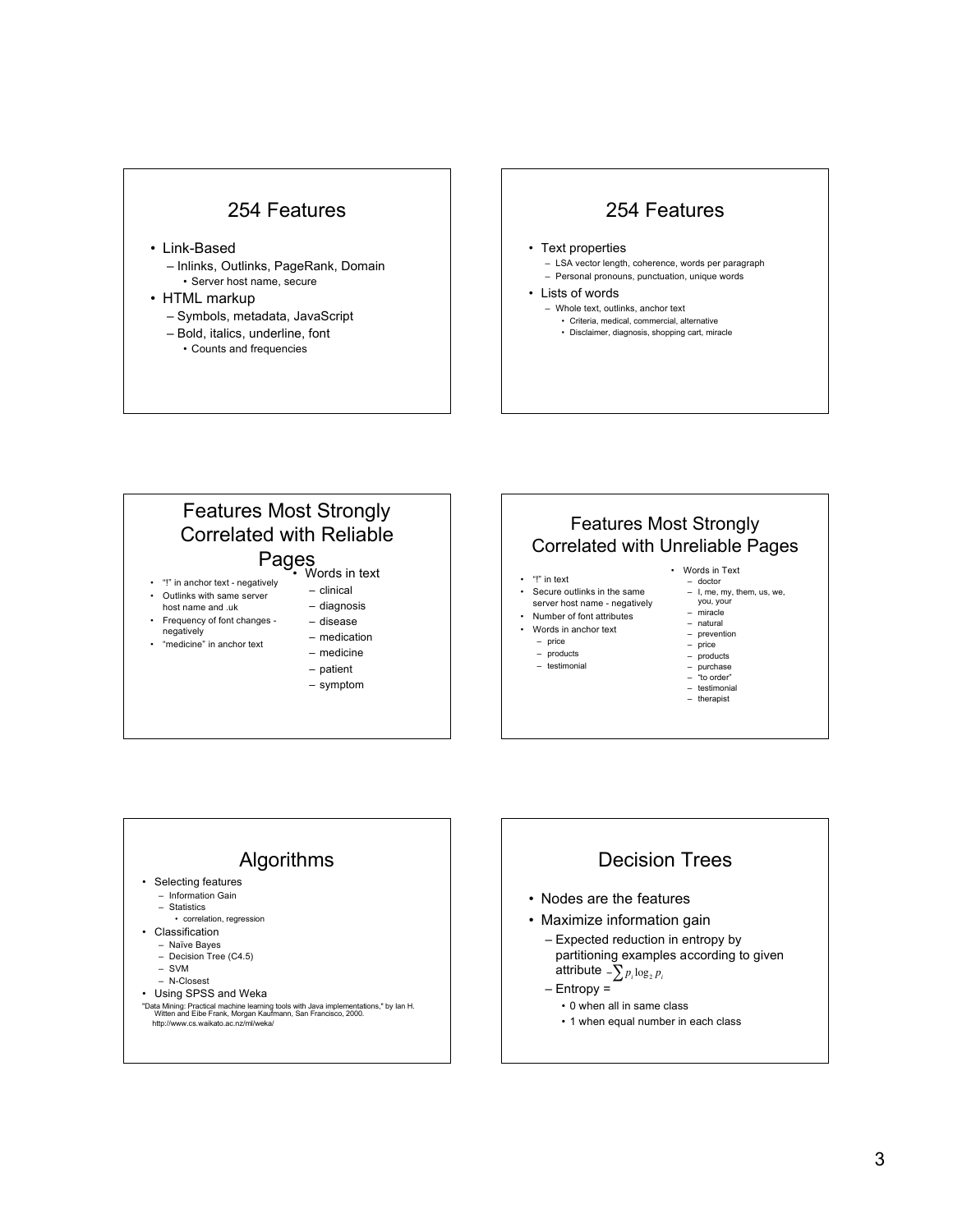







4